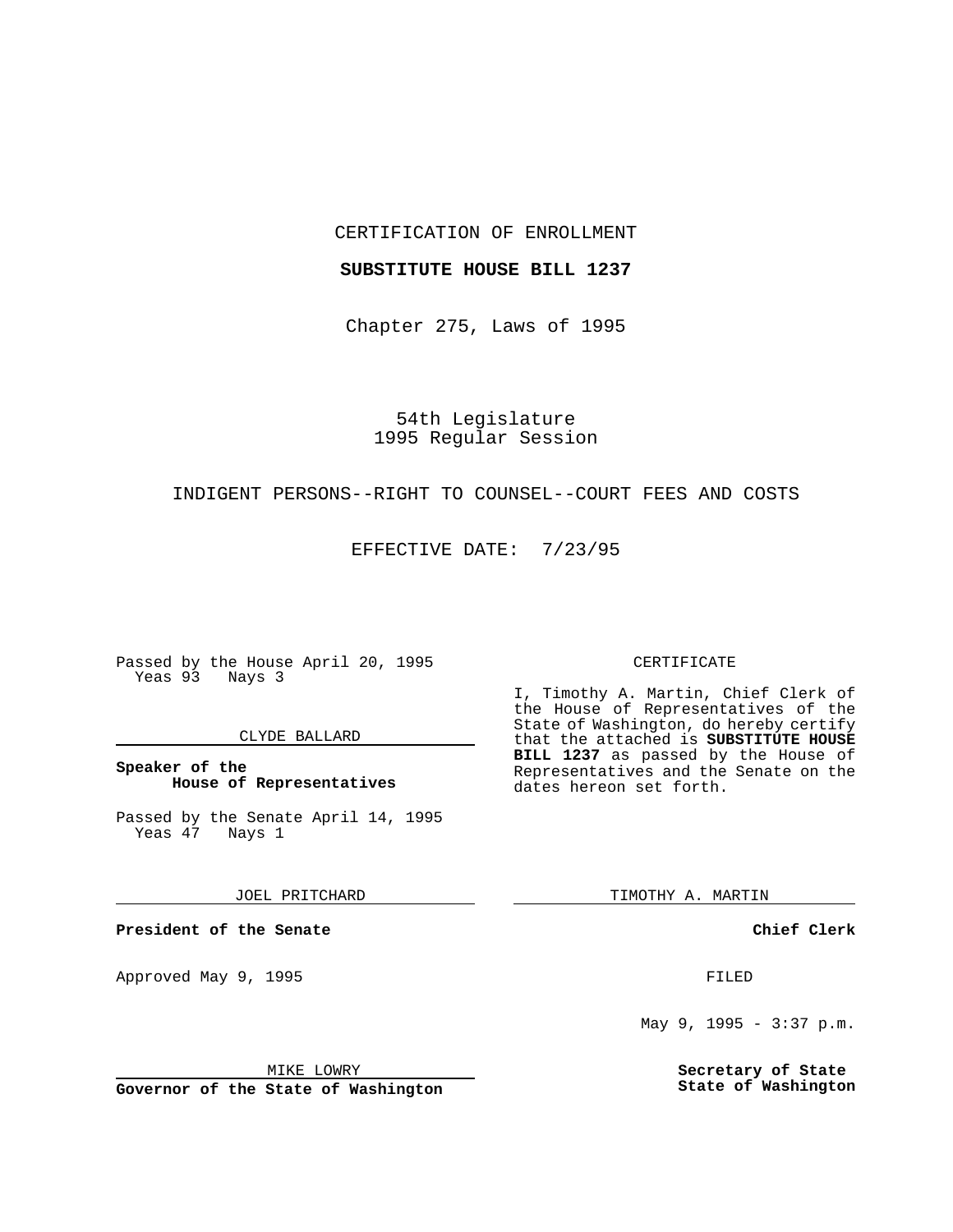# **SUBSTITUTE HOUSE BILL 1237** \_\_\_\_\_\_\_\_\_\_\_\_\_\_\_\_\_\_\_\_\_\_\_\_\_\_\_\_\_\_\_\_\_\_\_\_\_\_\_\_\_\_\_\_\_\_\_

\_\_\_\_\_\_\_\_\_\_\_\_\_\_\_\_\_\_\_\_\_\_\_\_\_\_\_\_\_\_\_\_\_\_\_\_\_\_\_\_\_\_\_\_\_\_\_

# AS AMENDED BY THE SENATE

Passed Legislature - 1995 Regular Session

#### **State of Washington 54th Legislature 1995 Regular Session**

**By** House Committee on Law & Justice (originally sponsored by Representatives Padden, Foreman, Honeyford, Chandler, Mielke, Johnson, Blanton, Goldsmith, Clements, Hickel, Dyer, Backlund, Schoesler, McMahan, Boldt, Sheahan, Koster, Sherstad and Smith)

Read first time 02/01/95.

1 AN ACT Relating to indigent persons; amending RCW 13.40.145; adding 2 new sections to chapter 10.73 RCW; and creating a new section.

3 BE IT ENACTED BY THE LEGISLATURE OF THE STATE OF WASHINGTON:

 NEW SECTION. **Sec. 1.** The legislature is aware that the constitutional requirements of equal protection and due process require that counsel be provided for indigent persons and persons who are indigent and able to contribute for the first appeal as a matter of right from a judgment and sentence in a criminal case or a juvenile offender proceeding, and no further. There is no constitutional right to appointment of counsel at public expense to collaterally attack a judgment and sentence in a criminal case or juvenile offender proceeding or to seek discretionary review of a lower appellate court decision.

 The legislature finds that it is appropriate to extend the right to counsel at state expense beyond constitutional requirements in certain limited circumstances to persons who are indigent and persons who are indigent and able to contribute as those terms are defined in RCW 10.101.010.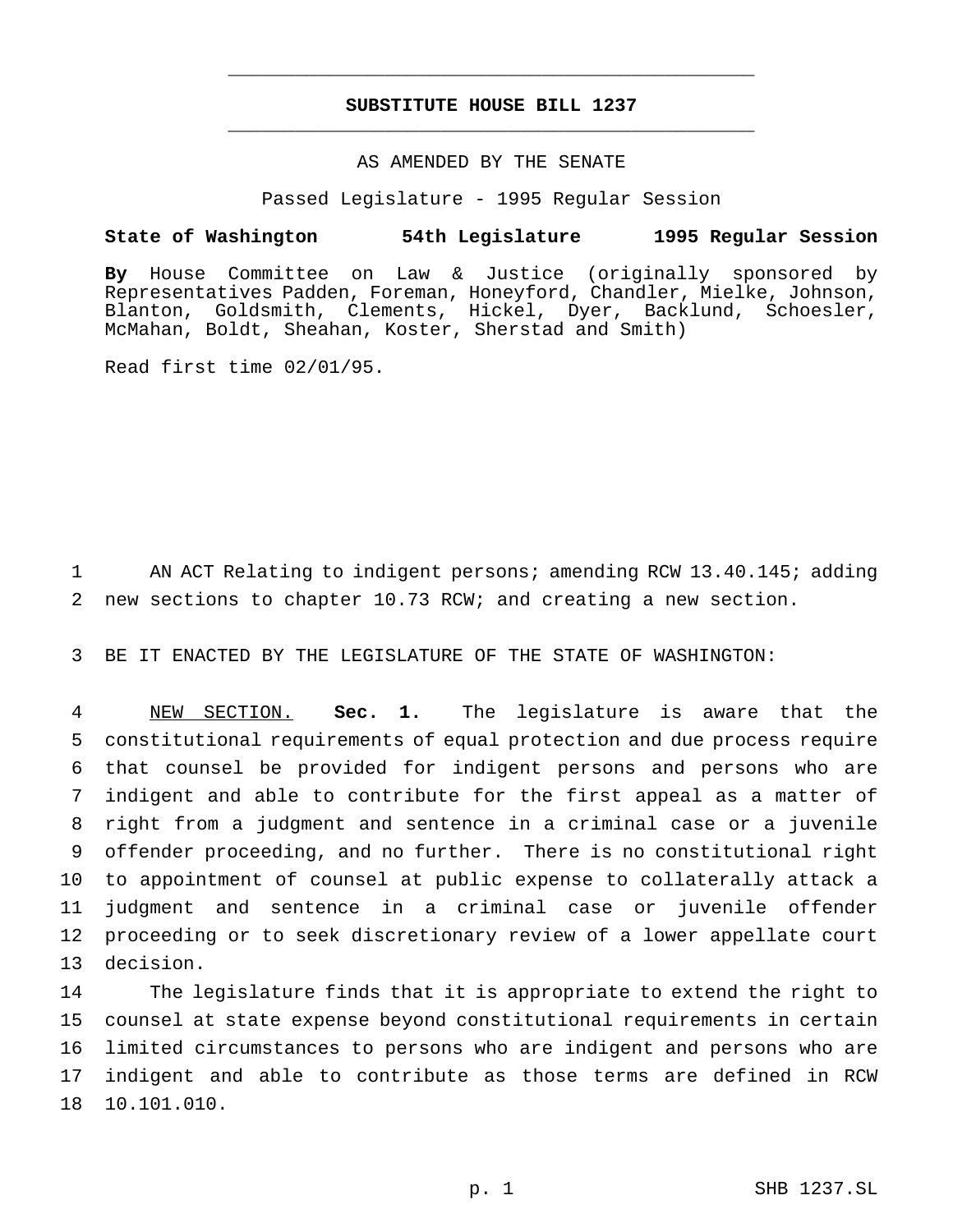NEW SECTION. **Sec. 2.** A new section is added to chapter 10.73 RCW to read as follows:

 Counsel shall be provided at state expense to an adult offender convicted of a crime and to a juvenile offender convicted of an offense when the offender is indigent or indigent and able to contribute as those terms are defined in RCW 10.101.010 and the offender:

(1) Files an appeal as a matter of right;

 (2) Responds to an appeal filed as a matter of right or responds to a motion for discretionary review or petition for review filed by the state;

 (3) Is under a sentence of death and requests counsel be appointed to file and prosecute a motion or petition for collateral attack as defined in RCW 10.73.090. Counsel may be provided at public expense to file or prosecute a second or subsequent collateral attack on the same judgment and sentence, if the court determines that the collateral attack is not barred by RCW 10.73.090 or 10.73.140;

 (4) Is not under a sentence of death and requests counsel to prosecute a collateral attack after the chief judge has determined that the issues raised by the petition are not frivolous, in accordance with the procedure contained in rules of appellate procedure 16.11. Counsel shall not be provided at public expense to file or prosecute a second or subsequent collateral attack on the same judgment and sentence;

 (5) Responds to a collateral attack filed by the state or responds to or prosecutes an appeal from a collateral attack that was filed by the state;

 (6) Prosecutes a motion or petition for review after the supreme court or court of appeals has accepted discretionary review of a decision of a court of limited jurisdiction; or

 (7) Prosecutes a motion or petition for review after the supreme court has accepted discretionary review of a court of appeals decision.

 NEW SECTION. **Sec. 3.** A new section is added to chapter 10.73 RCW to read as follows:

 (1) The court of appeals, supreme court, and superior courts may require an adult or a juvenile convicted of an offense or the parents or another person legally obligated to support a juvenile offender to pay appellate costs.

 (2) Appellate costs are limited to expenses specifically incurred by the state in prosecuting or defending an appeal or collateral attack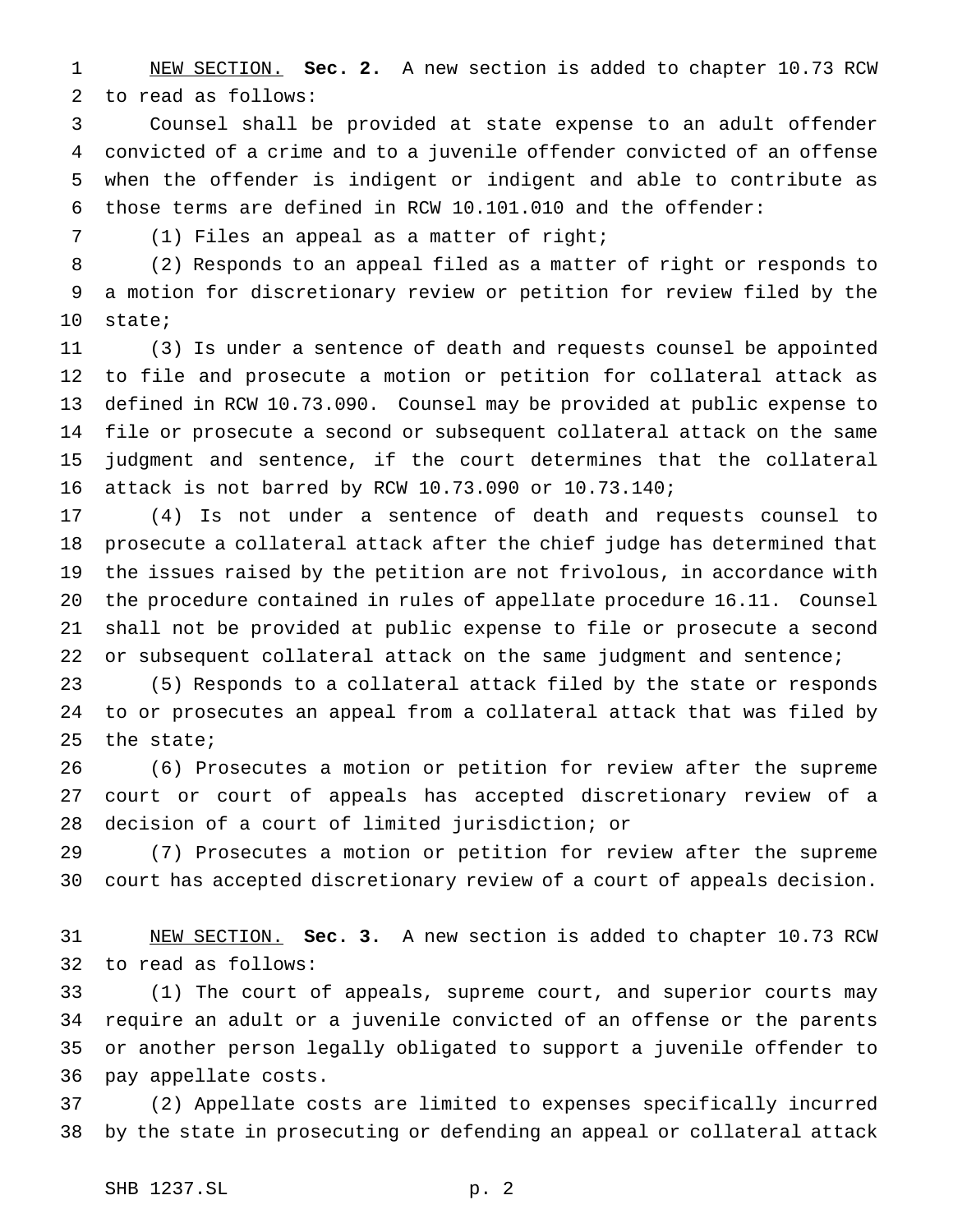from a criminal conviction or sentence or a juvenile offender conviction or disposition. Appellate costs shall not include expenditures to maintain and operate government agencies that must be made irrespective of specific violations of the law. Expenses incurred for producing a verbatim report of proceedings and clerk's papers may be included in costs the court may require a convicted defendant or juvenile offender to pay.

 (3) Costs, including recoupment of fees for court appointed counsel, shall be requested in accordance with the procedures contained in Title 14 of the rules of appellate procedure and in Title 9 of the rules for appeal of decisions of courts of limited jurisdiction. An award of costs shall become part of the trial court judgment and sentence. An award of costs in juvenile cases shall also become part of any order previously entered in the trial court pursuant to RCW 13.40.145.

 (4) A defendant or juvenile offender who has been sentenced to pay costs and who is not in contumacious default in the payment may at any time petition the court that sentenced the defendant or juvenile offender for remission of the payment of costs or of any unpaid portion. If it appears to the satisfaction of the sentencing court that payment of the amount due will impose manifest hardship on the defendant, the defendant's immediate family, or the juvenile offender, the sentencing court may remit all or part of the amount due in costs, or modify the method of payment under RCW 10.01.170.

 (5) The parents or another person legally obligated to support a juvenile offender who has been ordered to pay appellate costs pursuant to RCW 13.40.145 and who is not in contumacious default in the payment may at any time petition the court that sentenced the juvenile offender for remission of the payment of costs or of any unpaid portion. If it appears to the satisfaction of the sentencing court that payment of the amount due will impose manifest hardship on the parents or another person legally obligated to support a juvenile offender or on their immediate families, the sentencing court may remit all or part of the amount due in costs, or may modify the method of payment.

 **Sec. 4.** RCW 13.40.145 and 1984 c 86 s 1 are each amended to read as follows:

37 Upon disposition or at the time of a modification or at the time an appellate court remands the case to the trial court following a ruling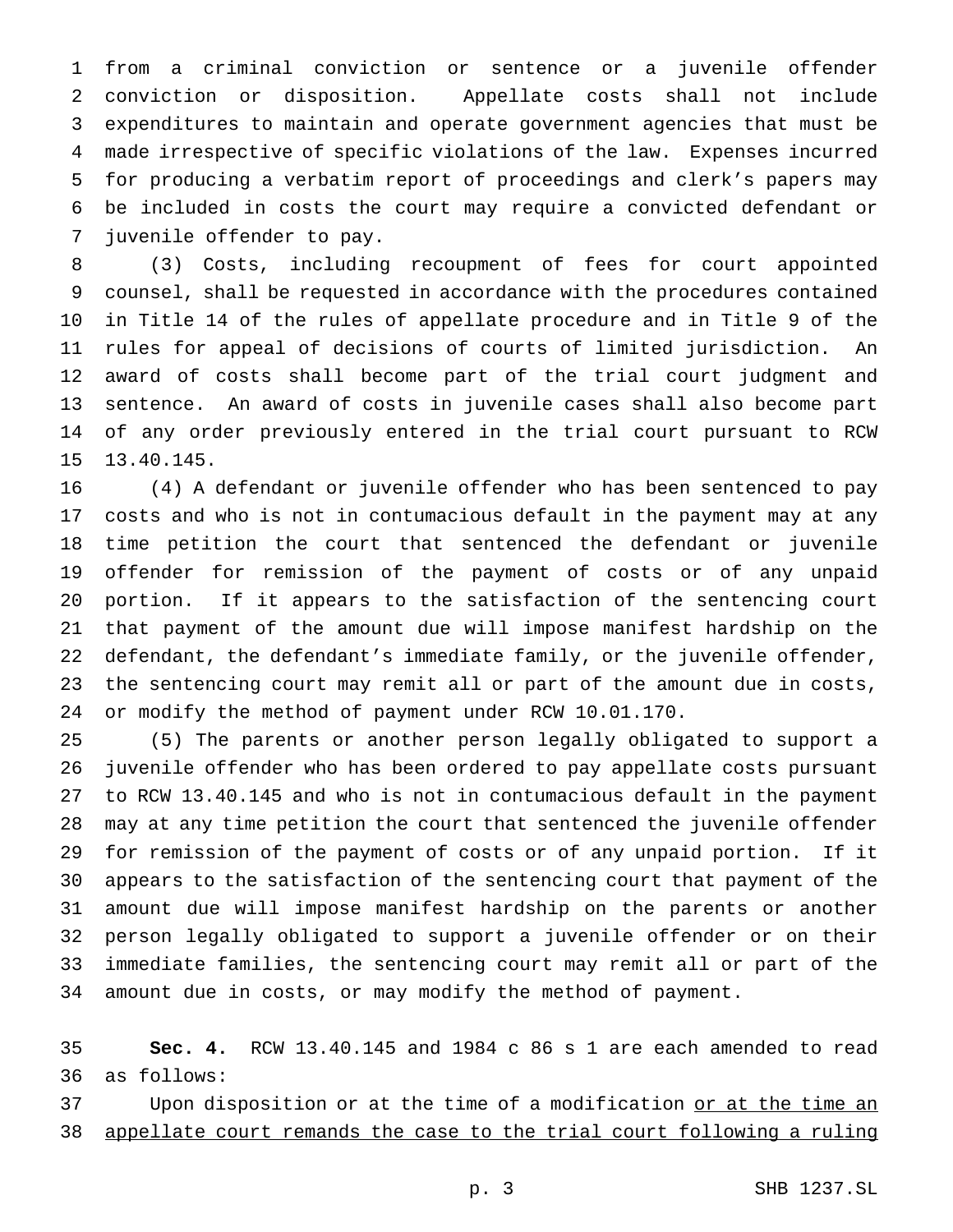1 in favor of the state the court may order the juvenile or a parent or another person legally obligated to support the juvenile to appear, and the court may inquire into the ability of those persons to pay a reasonable sum representing in whole or in part the fees for legal services provided by publicly funded counsel and the costs incurred by the public in producing a verbatim report of proceedings and clerk's 7 papers for use in the appellate courts.

 If, after hearing, the court finds the juvenile, parent, or other legally obligated person able to pay part or all of the attorney's fees 10 and costs incurred on appeal, the court may enter such order or decree as is equitable and may enforce the order or decree by execution, or in any way in which a court of equity may enforce its decrees.

 In no event may the court order an amount to be paid for attorneys' fees that exceeds the average per case fee allocation for juvenile 15 proceedings in the county where the services have been provided or the average per case fee allocation for juvenile appeals established by the 17 Washington supreme court.

 In any case in which there is no compliance with an order or decree of the court requiring a juvenile, parent, or other person legally obligated to support the juvenile to pay for legal services provided by publicly funded counsel, the court may, upon such person or persons being properly summoned or voluntarily appearing, proceed to inquire into the amount due upon the order or decree and enter judgment for that amount against the defaulting party or parties. Judgment shall be docketed in the same manner as are other judgments for the payment of money.

 The county in which such judgments are entered shall be denominated the judgment creditor, and the judgments may be enforced by the prosecuting attorney of that county. Any moneys recovered thereon shall be paid into the registry of the court and shall be disbursed to such person, persons, agency, or governmental entity as the court finds entitled thereto.

 Such judgments shall remain valid and enforceable for a period of ten years subsequent to entry.

 NEW SECTION. **Sec. 5.** If any provision of this act or its application to any person or circumstance is held invalid, the remainder of the act or the application of the provision to other persons or circumstances is not affected.